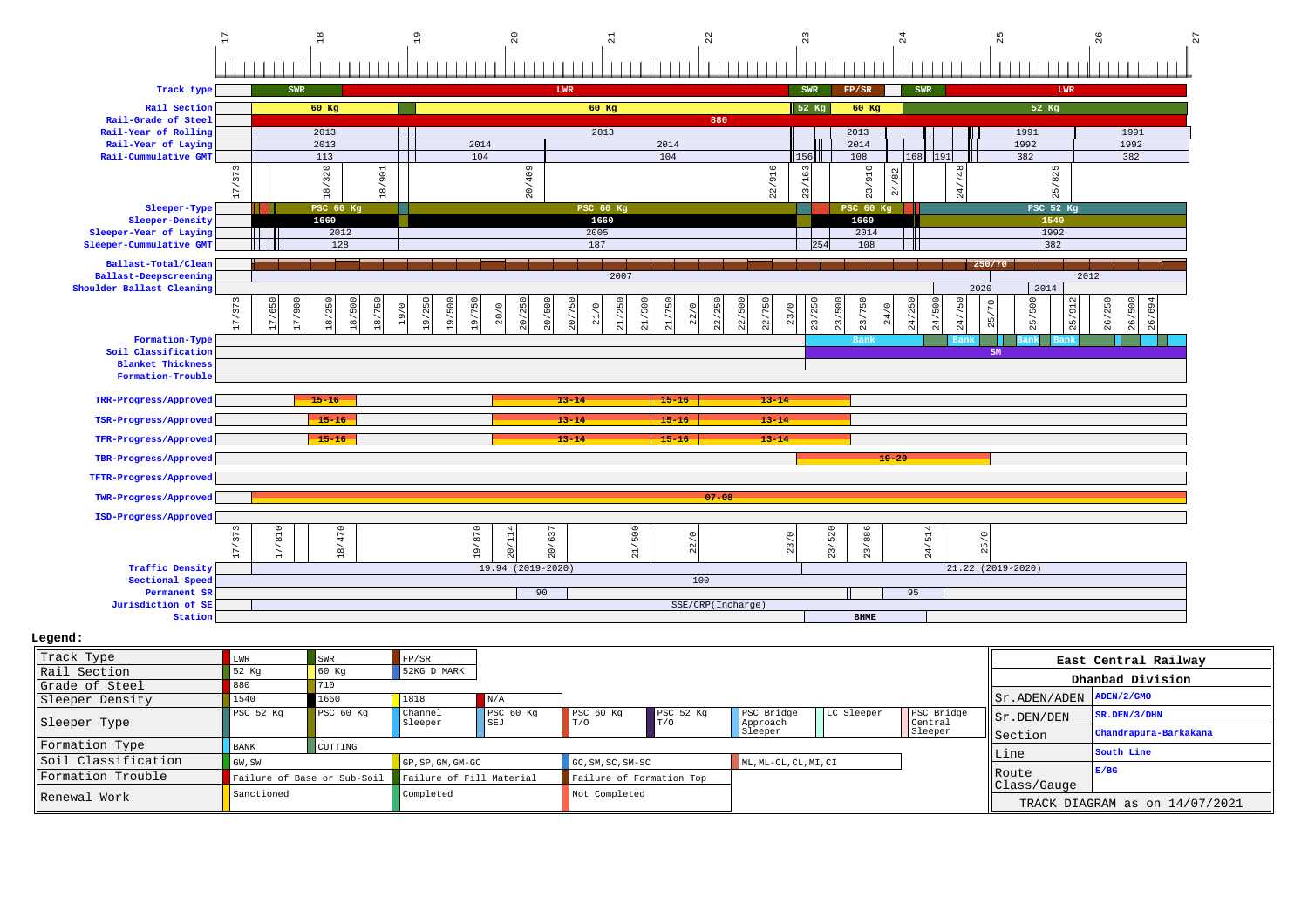

 **Legend:**

| Track Type          | LWR                         | <b>SWR</b> | FP/SR                    |                 |                          |                        |                       |                       |                                | East Central Railway  |
|---------------------|-----------------------------|------------|--------------------------|-----------------|--------------------------|------------------------|-----------------------|-----------------------|--------------------------------|-----------------------|
| Rail Section        | 52 Kg                       | 60 Kq      |                          |                 |                          |                        |                       |                       |                                | Dhanbad Division      |
| Grade of Steel      | 880                         | 710        |                          |                 |                          |                        |                       |                       |                                |                       |
| Sleeper Density     | 1540                        | 1660       |                          |                 |                          |                        |                       |                       | Sr.ADEN/ADEN                   | ADEN/2/GMO            |
| Sleeper Type        | PSC 52 Kg                   | PSC 60 Kg  | Channel<br>Sleeper       | $PSC$ 60 Kg SEJ | PSC 60 Kg $T/0$          | PSC Bridge<br>Approach | LC Sleeper            | PSC Bridge<br>Central | $  $ Sr. DEN/DEN               | SR.DEN/3/DHN          |
|                     |                             |            |                          |                 |                          | Sleeper                |                       | Sleeper               | <b>Section</b>                 | Chandrapura-Barkakana |
| Formation Type      | <b>BANK</b>                 | CUTTING    |                          |                 |                          |                        |                       |                       |                                | South Line            |
| Soil Classification | GW, SW                      |            | $GP, SP, GM, GM-GC$      |                 | GC, SM, SC, SM-SC        |                        | ML, ML-CL, CL, MI, CI |                       | Line                           |                       |
| Formation Trouble   | Failure of Base or Sub-Soil |            | Failure of Fill Material |                 | Failure of Formation Top |                        |                       |                       | <b>IRoute</b>                  | E/BG                  |
| Renewal Work        | Sanctioned                  |            | Completed                |                 | Not Completed            |                        |                       |                       | Class/Gauge                    |                       |
|                     |                             |            |                          |                 |                          |                        |                       |                       | TRACK DIAGRAM as on 14/07/2021 |                       |